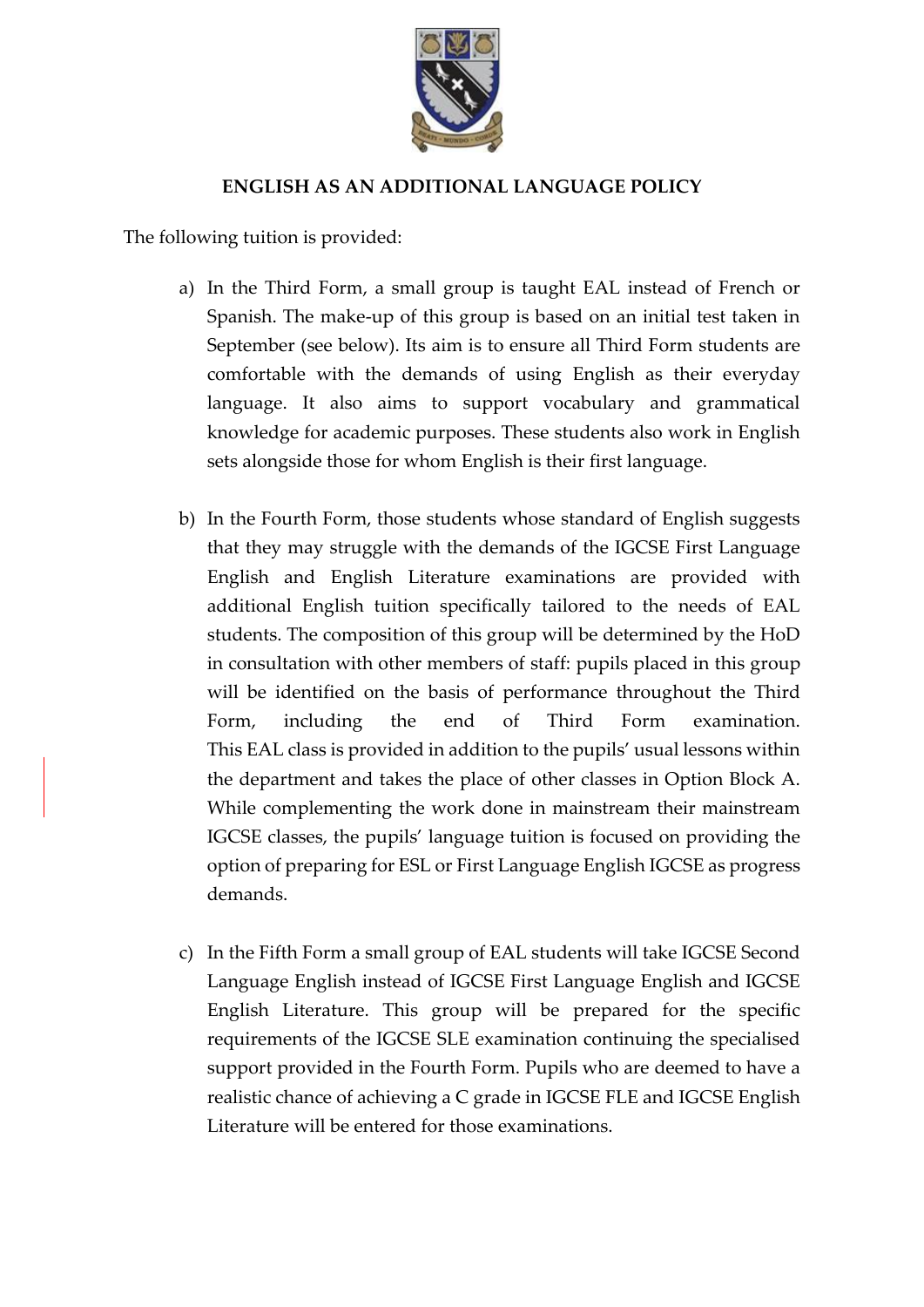- d) Heads of Department across the College have also been made aware of the need to employ subject specific methodology (such as vocabulary banks, writing frames, differentiated feedback) to support the subjectspecific demands of ESL students within their curriculum areas, where possible providing supplementary materials to support ESL students in their study of the subject.
- e) In addition to the above provision, students may request further one-onone tuition. These lessons incur a supplementary charge. The Head of Learning Support, House staff and subject teachers may suggest to the Head of English Language Support (AMM) the suitability of students for these lessons. AMM will then liaise with the fee-payer. The lessons will be provided by a qualified external provider.
- f) Preparation for the IELTS examination takes place either during Academic Priority Time (Mondays at 4pm-5.45pm) or at some other time, agreed by JRJH and AMM, which avoids clashes with other academic/pastoral commitments. The course provides familiarisation, advice and practice to help students maximise their grade in the examination. The lessons continue for three terms and are delivered by an IELTS specialist. The composition of the IELTS will be determined by the following criteria:
- i. Lessons will start in the first half of the Advent Term .
- ii. All new L6 EAL pupils will turn up to the first lesson. Pupils without FLE, or with a C, must attend IELTS classes.
- iii. New pupils with a B or better at GCSE/IGCSE First Language English only need attend that first lesson (for info/questions). They will be instructed to enter themselves for an IELTS test and sit it before the end of the Advent Term. They will be shown how to do this in the initial IELTS meeting. (Resources, guides and instructions are all available on the VLE).
- iv. If they pass IELTS with 6.5 or better (7.0 if they aiming for certain top courses) they're no longer an EAL concern.
- v. If they score *lower* than 6.5, they will be obliged to attend IELTS lessons until iv) obtains.
- vi. If they have not sat the IELTS test by the end of the Advent term, they will be obliged to attend IELTS lessons until iv) obtains.
- vii. L6 EAL pupils who've come up through the school are exempt from IELTS classes *unless they got a C or lower in IGCSE FLE*.